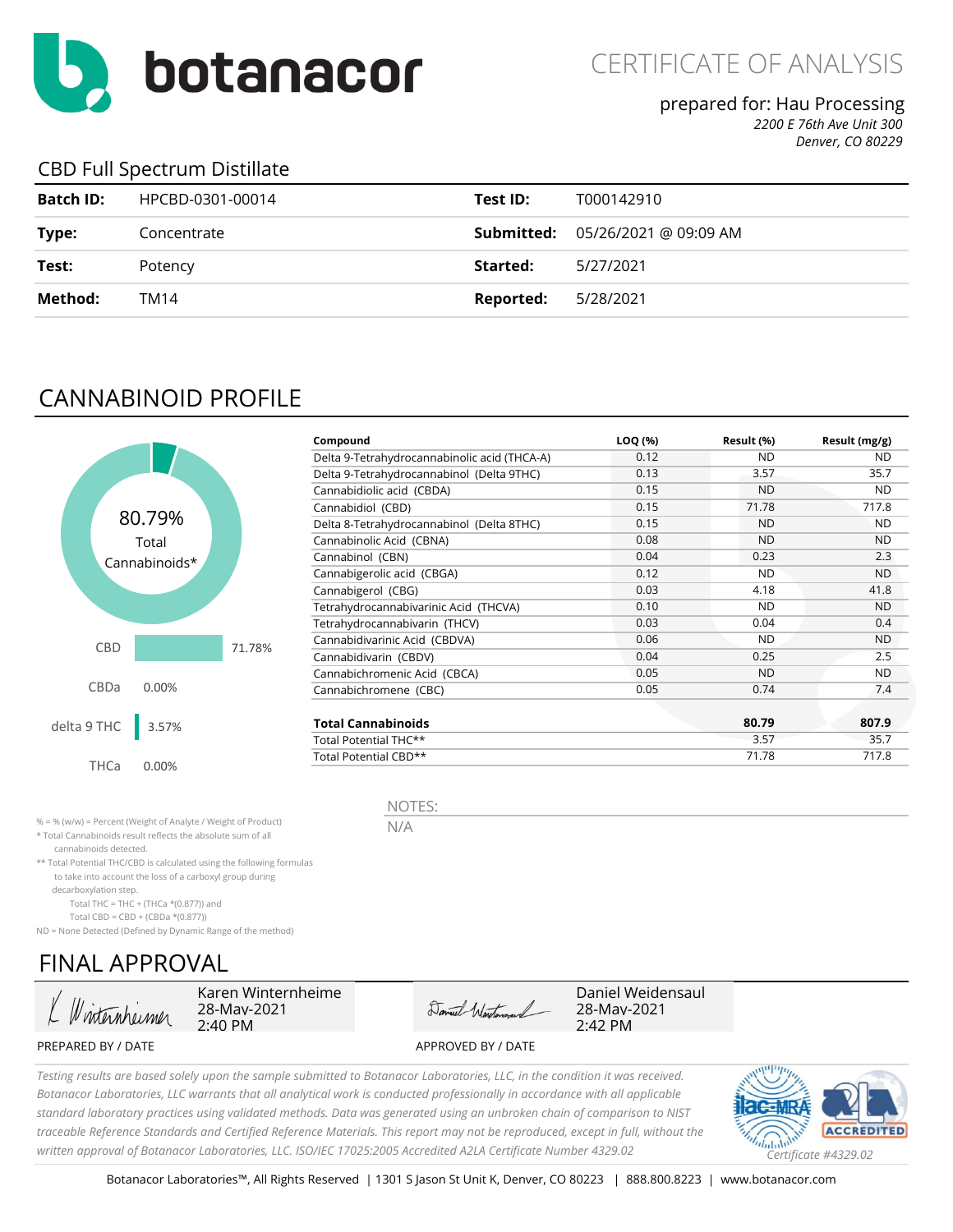

#### prepared for: HAU PROCESSING

*2200 E 76TH AVE UNIT 300 DENVER, CO 80229*

### CBD Full Spectrum Distillate

| <b>Batch ID:</b> | HPCBD-0301-00014  | Test ID:   | T000142913            |
|------------------|-------------------|------------|-----------------------|
| Type:            | Concentrate       | Submitted: | 05/26/2021 @ 09:09 AM |
| Test:            | Residual Solvents | Started:   | 5/28/2021             |
| Method:          | TM04              | Reported:  | 6/1/2021              |

## RESIDUAL SOLVENTS

| Solvent                                 | <b>Dynamic Range (ppm)</b> | Result (ppm) |
|-----------------------------------------|----------------------------|--------------|
| Propane                                 | $62 - 1245$                | *ND          |
| <b>Butanes</b><br>(Isobutane, n-Butane) | 124 - 2483                 | *ND          |
| <b>Methanol</b>                         | $50 - 999$                 | *ND          |
| Pentane                                 | 71 - 1424                  | *ND          |
| <b>Ethanol</b>                          | 77 - 1541                  | *ND          |
| Acetone                                 | 80 - 1590                  | *ND          |
| <b>Isopropyl Alcohol</b>                | 84 - 1674                  | *ND          |
| Hexane                                  | $5 - 98$                   | *ND          |
| <b>Ethyl Acetate</b>                    | $81 - 1627$                | *ND          |
| <b>Benzene</b>                          | $0.2 - 3.3$                | *ND          |
| <b>Heptanes</b>                         | 77 - 1539                  | *ND          |
| <b>Toluene</b>                          | 15 - 295                   | *ND          |
| <b>Xylenes</b><br>(m,p,o-Xylenes)       | 109 - 2182                 | *ND          |

\* ND = None Detected (Defined by Dynamic Range of the method)

NOTES:

N/A

## FINAL APPROVAL



Botanacor Laboratories™, All Rights Reserved | 1301 S Jason St Unit K, Denver, CO 80223 | 888.800.8223 | www.botanacor.com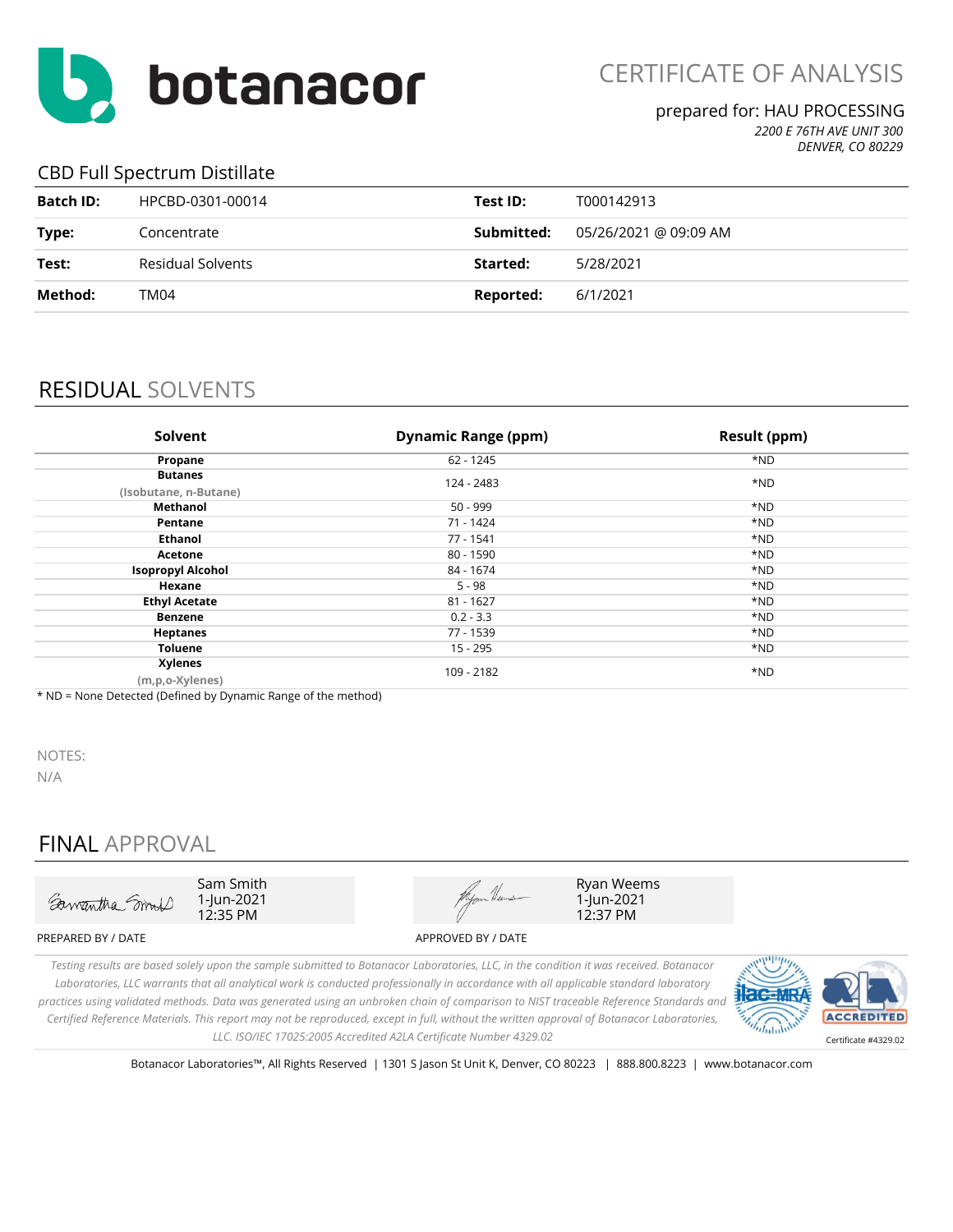

### prepared for: Hau Processing

*2200 E 76th Ave Unit 300 Denver, CO 80229*

#### CBD Full Spectrum Distillate

| <b>Batch ID:</b> | HPCBD-0301-00014 | Test ID:   | T000142912            |
|------------------|------------------|------------|-----------------------|
| Type:            | Concentrate      | Submitted: | 05/26/2021 @ 09:09 AM |
| Test:            | Metals           | Started:   | 5/26/2021             |
| Method:          | TM19             | Reported:  | 5/27/2021             |

## HEAVY METALS

| Analyte | <b>Dynamic Range (ppm)</b> | <b>Result (ppm)</b> |
|---------|----------------------------|---------------------|
| Arsenic | $0.046 - 4.62$             | <b>ND</b>           |
| Cadmium | $0.044 - 4.39$             | <b>ND</b>           |
| Mercury | $0.045 - 4.45$             | <b>ND</b>           |
| Lead    | $0.043 - 4.33$             | <b>ND</b>           |

\* ND = None Detected (Defined by Dynamic Range of the method)

## FINAL APPROVAL



Ryan Weems 27-May-2021 11:49 AM

Daniel Westerand

Daniel Weidensaul 27-May-2021 11:50 AM

*Testing results are based solely upon the sample submitted to Botanacor Laboratories, LLC, in the condition it was received. Botanacor Laboratories, LLC warrants that all analytical work is conducted professionally in accordance with all applicable standard laboratory practices using validated methods. Data was generated using an unbroken chain of comparison to NIST traceable Reference Standards and Certified Reference Materials. This report may not be reproduced, except in full, without the written approval of Botanacor Laboratories, LLC.*